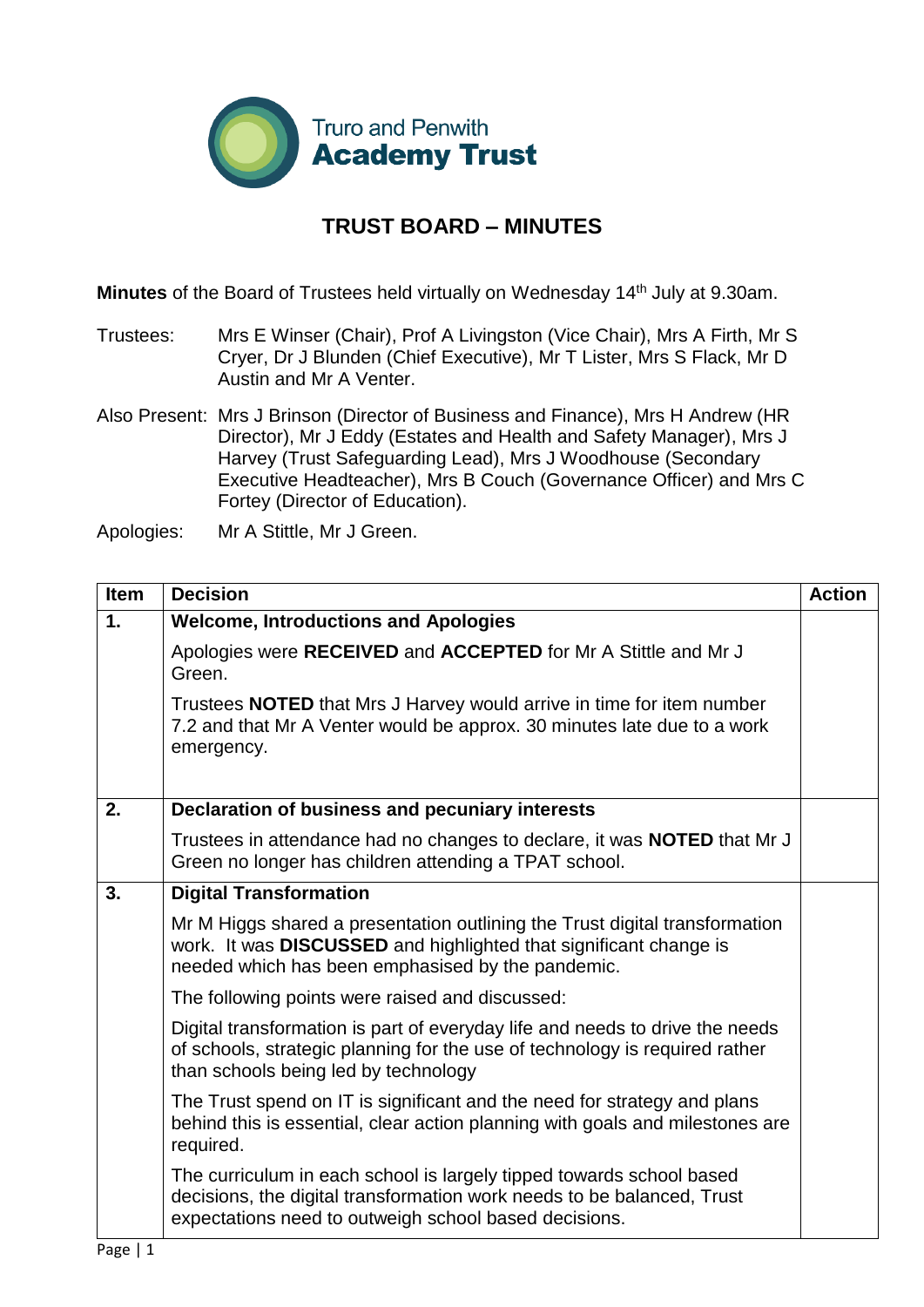|    | There are 5 core strands to the digital transformation plan:                                                                                                                                                                                                                                                                                                                                                                                                                                                                                                       |  |  |
|----|--------------------------------------------------------------------------------------------------------------------------------------------------------------------------------------------------------------------------------------------------------------------------------------------------------------------------------------------------------------------------------------------------------------------------------------------------------------------------------------------------------------------------------------------------------------------|--|--|
|    | 1. Digital readiness<br>2. Teaching and learning<br>3. Training and CPD<br>4. Digital citizenship and safety<br>5. Digital community                                                                                                                                                                                                                                                                                                                                                                                                                               |  |  |
|    | The need for partners, both locally and nationally was highlighted.                                                                                                                                                                                                                                                                                                                                                                                                                                                                                                |  |  |
|    | Trustees ASKED whether there are any pockets of resistance from staff<br>not wishing to embrace digital transformation and were <b>INFORMED</b> that<br>from a strategic point of view there has been really positive feedback. Staff<br>within schools are frustrated around the credibility of what's promised and<br>what's delivered, they simply want the IT infrastructure to work. The digital<br>transformation work is looking to overhaul provision within each school but<br>it's important that the Trust do not over promise on what can be provided. |  |  |
|    | Trustees <b>DISCUSSED</b> the challenge of ensuring digital transformation is<br>not just about the front loaded equipment, investment in the infrastructure<br>is crucial.                                                                                                                                                                                                                                                                                                                                                                                        |  |  |
|    | Trustees ASKED what we would like to have achieved by this time next<br>year and were <b>INFORMED</b> the expectation is to have partners in place,<br>strong cpd plans, digital community safety and programmes in place.                                                                                                                                                                                                                                                                                                                                         |  |  |
|    | Trustees <b>DISCUSSED</b> the significance of online safety and the need to<br>engage with the wider community around this area.                                                                                                                                                                                                                                                                                                                                                                                                                                   |  |  |
|    | Thanks were <b>EXPRESSED</b> to Mr A Venter for his support with the digital<br>transformation process.                                                                                                                                                                                                                                                                                                                                                                                                                                                            |  |  |
|    | Trustees THANKED Mr M Higgs for his presentation and work on the<br>digital transformation so far.                                                                                                                                                                                                                                                                                                                                                                                                                                                                 |  |  |
| 4. | Minutes of the meeting held on 20 <sup>th</sup> May 2021                                                                                                                                                                                                                                                                                                                                                                                                                                                                                                           |  |  |
|    | The minutes of the meeting held on $20th$ March 2021 were <b>ACCEPTED</b> as<br>a true and accurate record of proceedings and will be signed at the next<br>opportunity.                                                                                                                                                                                                                                                                                                                                                                                           |  |  |
| 5. | <b>Matters Arising</b>                                                                                                                                                                                                                                                                                                                                                                                                                                                                                                                                             |  |  |
|    | Paul Hamlyn foundation                                                                                                                                                                                                                                                                                                                                                                                                                                                                                                                                             |  |  |
|    | Trustees ASKED for an update on this work and were <b>INFORMED</b> that<br>Isabelle Stephens at Newlyn School is taking a lead on this project and<br>work is now being undertaken with the foundation on CPD and training<br>developments.                                                                                                                                                                                                                                                                                                                        |  |  |
|    | Free school                                                                                                                                                                                                                                                                                                                                                                                                                                                                                                                                                        |  |  |
|    | Trustees were <b>INFORMED</b> meetings have been taking place regarding the<br>Free School, various sites are being looked at and it is hoped that a site will<br>be identified soon. The DfE are undertaking the scoping work.                                                                                                                                                                                                                                                                                                                                    |  |  |
|    |                                                                                                                                                                                                                                                                                                                                                                                                                                                                                                                                                                    |  |  |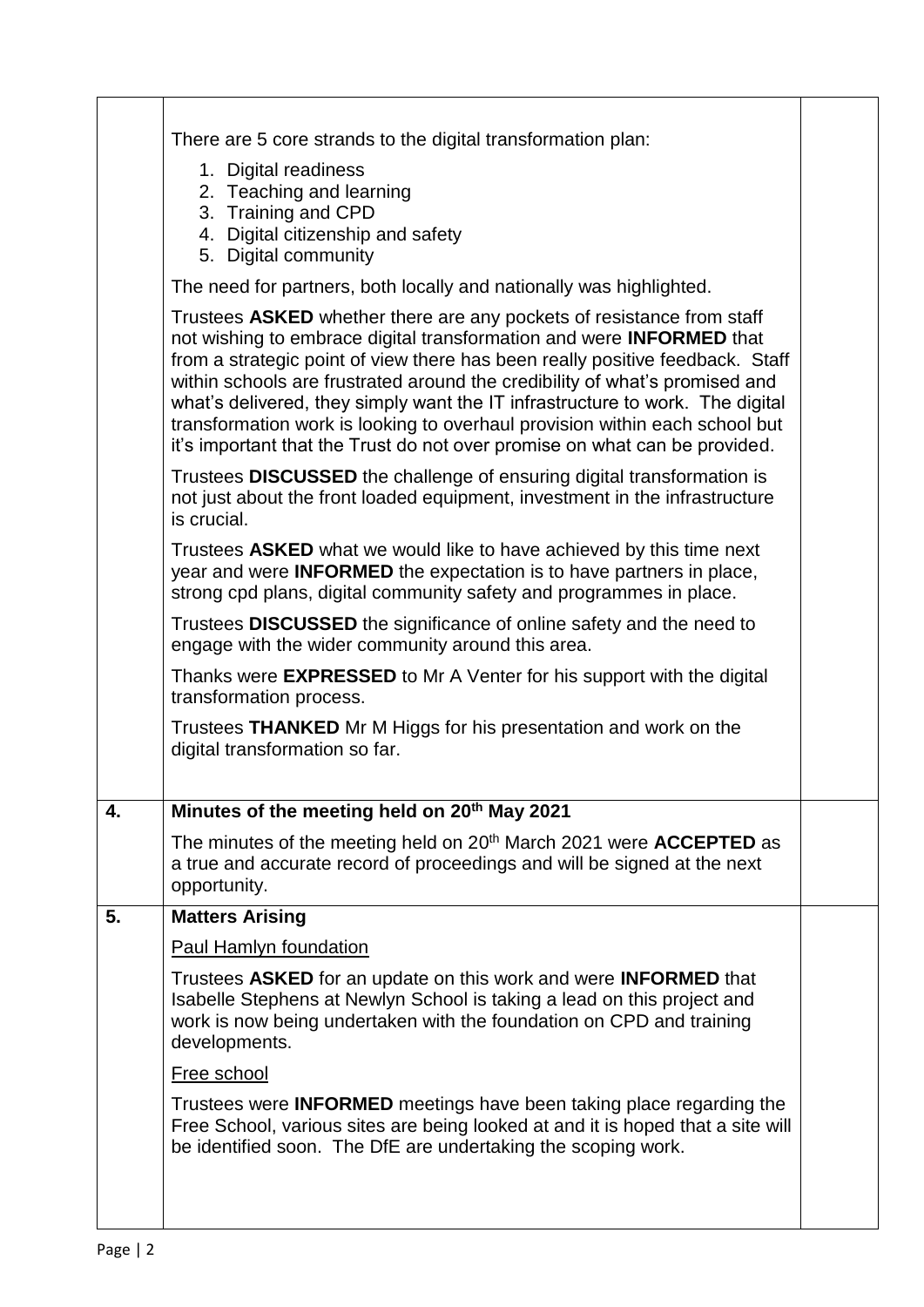|    | Nursery provision at Alverton and Gulval                                                                                                                                                                                                                                                                                                |  |
|----|-----------------------------------------------------------------------------------------------------------------------------------------------------------------------------------------------------------------------------------------------------------------------------------------------------------------------------------------|--|
|    | Trustees were <b>INFORMED</b> that the final sign off has not happened yet and<br>is still underway with the DfE. Trustees QUESTIONED whether there will<br>be any financial implications and were <b>INFORMED</b> that both nurseries<br>have healthy numbers and financial information will be provided to<br>Trustees going forward. |  |
|    | <b>Hayle ARB</b>                                                                                                                                                                                                                                                                                                                        |  |
|    | Trustees were <b>INFORMED</b> that this has now been approved by the RSC.                                                                                                                                                                                                                                                               |  |
| 6. | Election of Chair and Vice Chair 2021/22                                                                                                                                                                                                                                                                                                |  |
|    | Nominations for the Chair and Vice Chair of the Board were invited, Ellen<br>Winser was nominated as Chair and Anita Firth as Vice Chair – they were<br>unanimously elected for the 2021/22 academic year.                                                                                                                              |  |
|    | Trustees EXPRESSED their thanks and appreciation to Mr A Livingston for<br>his hard work as Vice Chair over the last few years.                                                                                                                                                                                                         |  |
| 7. | <b>Regular Updates</b>                                                                                                                                                                                                                                                                                                                  |  |
|    | 7.1 Health and Safety Update report                                                                                                                                                                                                                                                                                                     |  |
|    | Trustees <b>NOTED</b> the previously circulated report with the following items<br>highlighted:                                                                                                                                                                                                                                         |  |
|    | Covid has had a significant impact on pupil numbers in schools with a<br>significant number of Key Stage 1 children being affected by the variant<br>currently circulating.                                                                                                                                                             |  |
|    | Trustees ASKED whether the Trust are having any issues with the<br>numbers of staff being told to isolate through the track and trace system<br>and were <b>INFORMED</b> that the system has been frustrating for the Trust as<br>it has not always been consistent. Advice is sought from Public Health<br>England on a regular basis. |  |
|    | <b>7.2 Safeguarding Update</b>                                                                                                                                                                                                                                                                                                          |  |
|    | Trustees DISCUSSED and NOTED the previously circulated report.                                                                                                                                                                                                                                                                          |  |
|    | Two areas requiring further work were <b>IDENTIFIED</b> to Trustees – the<br>development of the TPAT website for safeguarding and the need to<br>undertake a lessons learnt study – these areas will be prioritised next year.                                                                                                          |  |
|    | Trustees were taken through the parental questionnaire outcomes and the<br>need to focus on types of bullying and how these were responded to in<br>order to ensure good support is in place.                                                                                                                                           |  |
|    | The previously circulated report highlighted the changes to Keeping<br>Children Safe in Education, this shows a significant number of changes in<br>the document. Support and advice is being provided to schools ensuring<br>these changes are implemented as soon as possible.                                                        |  |
|    | Trustees <b>DISCUSSED</b> the information recently covered by the review of<br>sexual abuse in schools and colleges and ASKED how this is being<br>addressed within the Trust. Trustees were <b>INFORMED</b> that primary<br>schools are picking this up as part of their relationship, sex education and                               |  |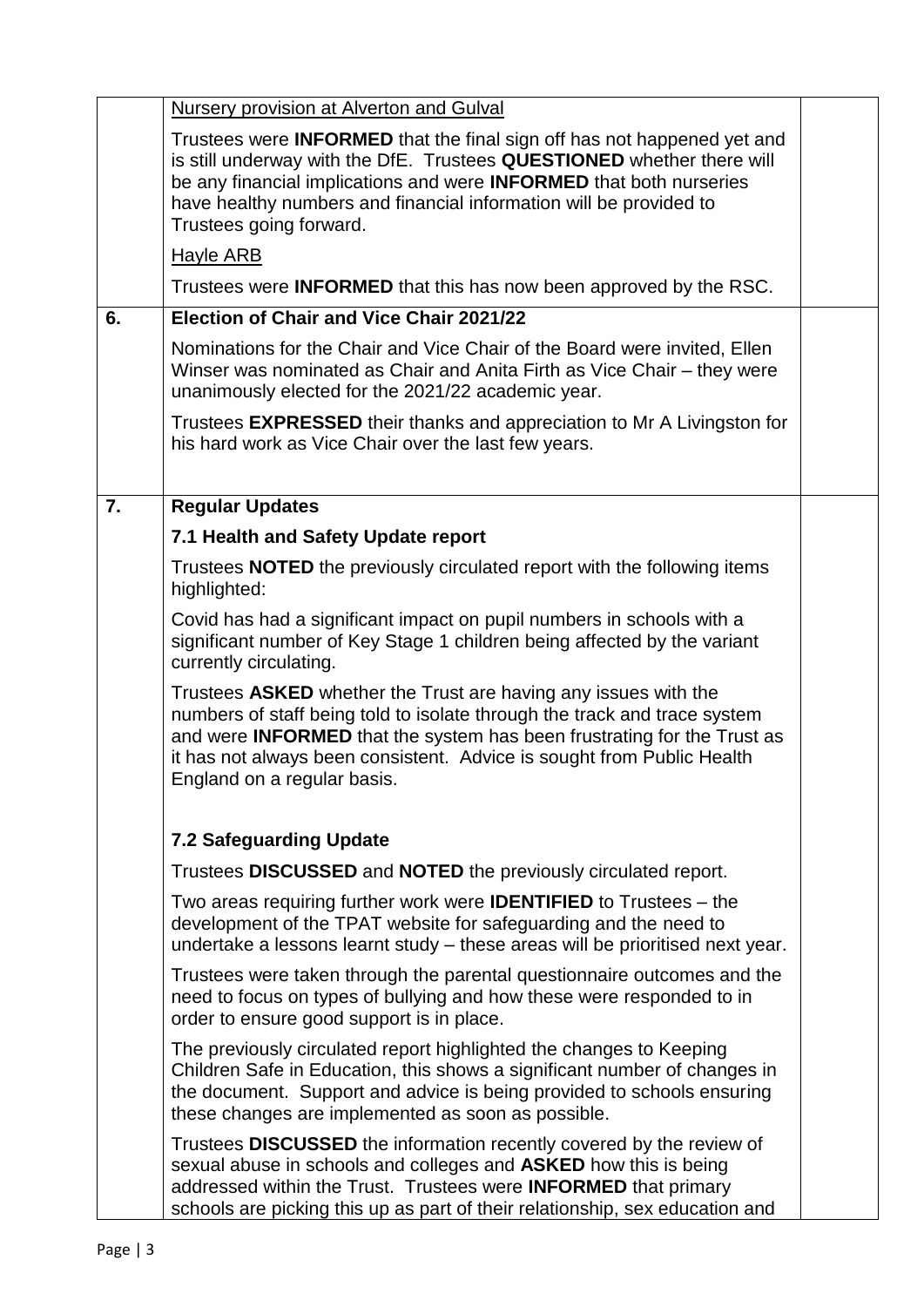|    | the secondary schools are working on a sexual harassment policy, asking<br>schools to do a self-evaluation exercise and ensuring the curriculum covers<br>the required areas.                                                                                                                                                                                                                 |  |
|----|-----------------------------------------------------------------------------------------------------------------------------------------------------------------------------------------------------------------------------------------------------------------------------------------------------------------------------------------------------------------------------------------------|--|
|    | Trustees <b>DISCUSSED</b> the issue of situations that happen outside of<br>schools and how schools can deal with these situations. The DfE guidance<br>is largely written from a prospective of boys assaulting girls, schools are<br>going to need to ensure that boys do not get painted as demons as there<br>are already lots of issues with a number of boys having self-esteem issues. |  |
|    | Thanks were expressed to Mr J Harvey for her report.                                                                                                                                                                                                                                                                                                                                          |  |
| 8. | <b>Chair's Business</b>                                                                                                                                                                                                                                                                                                                                                                       |  |
|    | Resource pooling working party                                                                                                                                                                                                                                                                                                                                                                |  |
|    | See confidential minutes.                                                                                                                                                                                                                                                                                                                                                                     |  |
|    | MOU between TPAT and Truro and Penwith College                                                                                                                                                                                                                                                                                                                                                |  |
|    | Trustees DISCUSSED the previously circulated amended MOU and<br><b>NOTED</b> the additional information                                                                                                                                                                                                                                                                                       |  |
|    | Trustees APPROVED the amended MOU and DISCUSSED the<br>requirement to update the Articles of Association.                                                                                                                                                                                                                                                                                     |  |
| 9. | <b>Chief Executive's Report to include risk management</b>                                                                                                                                                                                                                                                                                                                                    |  |
|    | Trustees <b>NOTED</b> the previously circulated report with the following<br>highlighted:                                                                                                                                                                                                                                                                                                     |  |
|    | The Academies Financial handbook is being renamed the Academy Trust<br>Handbook, over recent years the reporting expectations have increased<br>significantly with the same information being requested in slightly different<br>ways. The Trust have fed this back to the CST who have responded to the<br>DfE regarding the situation.                                                      |  |
|    | Exciting developments have become available through the One Cornwall<br>Teaching School Hub with Trust schools eligible for NPQ programme<br>funding and some Heads facilitating the NPQ and Early Careers framework<br>training.                                                                                                                                                             |  |
|    | The school improvement team for 21/22 was outlined to Trustees with<br>some small adaptations to personnel - 3 new headteacher colleagues will<br>be joining the school improvement team.                                                                                                                                                                                                     |  |
|    | The RSC and Headteacher board has given the approval for the new ARB<br>at Hayle.                                                                                                                                                                                                                                                                                                             |  |
|    | A peer review exercise is currently underway and shows the strong<br>collaborative ethos of the Trust, Trustees EXPRESSED their thanks and<br>congratulations for this work.                                                                                                                                                                                                                  |  |
|    | Trustees were <b>INFORMED</b> that in terms of risk management there are<br>currently two schools in the Trust where leadership is causing a concern,<br>this is being managed.                                                                                                                                                                                                               |  |
|    | The Trust will welcome two new headteachers in September - David Hick<br>to Chacewater and Daniel Simons to Bodriggy.                                                                                                                                                                                                                                                                         |  |
|    |                                                                                                                                                                                                                                                                                                                                                                                               |  |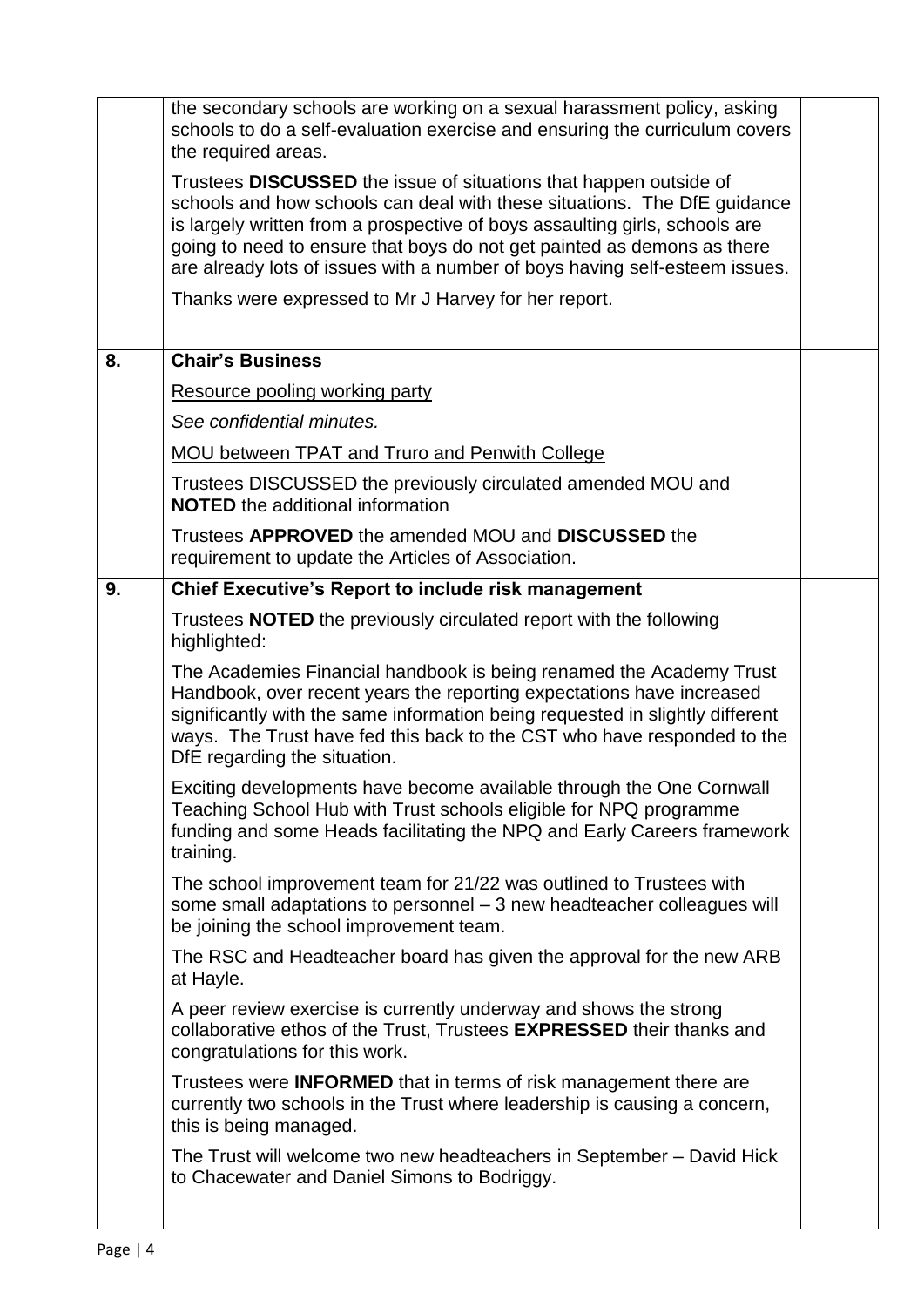|           | 10.1 - Review of Trust Development Plan 2020-21                                                                                                                                                                                                                                                                                                                                                                                                                                                                                                                                                                                                                                            |
|-----------|--------------------------------------------------------------------------------------------------------------------------------------------------------------------------------------------------------------------------------------------------------------------------------------------------------------------------------------------------------------------------------------------------------------------------------------------------------------------------------------------------------------------------------------------------------------------------------------------------------------------------------------------------------------------------------------------|
|           | Trustees <b>NOTED</b> the previously circulated development plan and were<br><b>INFORMED</b> that a new development plan for 21/22 will be presented at the<br>next meeting.                                                                                                                                                                                                                                                                                                                                                                                                                                                                                                               |
|           | Attendance across the schools will be reported at the next meeting – this<br>has been very closely monitored throughout the pandemic.                                                                                                                                                                                                                                                                                                                                                                                                                                                                                                                                                      |
|           | Trustees were <b>INFORMED</b> that a TCAF bid has been submitted to support<br>the digital transformation project, the outcome of this bid will hopefully be<br>known by the end of term.                                                                                                                                                                                                                                                                                                                                                                                                                                                                                                  |
|           | 10.2 - Schools Update                                                                                                                                                                                                                                                                                                                                                                                                                                                                                                                                                                                                                                                                      |
| Primary   |                                                                                                                                                                                                                                                                                                                                                                                                                                                                                                                                                                                                                                                                                            |
|           | Trustees NOTED the previously circulated report and were INFORMED of<br>the following:                                                                                                                                                                                                                                                                                                                                                                                                                                                                                                                                                                                                     |
|           | Bodriggy – the headteacher designate has been able to experience a<br>number of handover days in order to ensure a smooth transition                                                                                                                                                                                                                                                                                                                                                                                                                                                                                                                                                       |
|           | Liskeard Hillfort – the Ofsted monitoring visit was surprising but the positive<br>outcome has been well received and will mean that a full section 5<br>inspection will be brought forward.                                                                                                                                                                                                                                                                                                                                                                                                                                                                                               |
|           | Lanivet and Cardinham - Trustees were updated and assured that<br>leadership across both schools is being managed well.                                                                                                                                                                                                                                                                                                                                                                                                                                                                                                                                                                    |
|           | Trustees were <b>INFORMED</b> that Roche are due inspection, a positive<br>outcome is anticipated.                                                                                                                                                                                                                                                                                                                                                                                                                                                                                                                                                                                         |
|           | Trustees were <b>INFORMED</b> that going forward data will continue to be<br>monitored, the youngest pupils within our schools are the furthest behind<br>but due to small cohorts; the data is less reliable. Trustees ASKED if this<br>is the national picture and were <b>INFORMED</b> that whilst limited data is<br>available, the early years, year 1 and 2 pupils have been dramatically<br>affected by the disruption of the pandemic. Trustees QUESTIONED<br>whether there are any plans to amend the year 1 curriculum and were<br><b>INFORMED</b> that the Trust doesn't have a set curriculum but that<br>information has been shared with early years leads across the Trust. |
| Secondary |                                                                                                                                                                                                                                                                                                                                                                                                                                                                                                                                                                                                                                                                                            |
|           | Trustees were <b>INFORMED</b> that all teacher assessed grades for GCSE and<br>BTEC students have been submitted, the processes for this have absorbed<br>a significant amount of staff time.                                                                                                                                                                                                                                                                                                                                                                                                                                                                                              |
|           | The processes and procedures have been thoroughly followed to allow<br>good management of any appeals received and staff have attended a<br>number of legal seminars in order to ensure they are well informed.                                                                                                                                                                                                                                                                                                                                                                                                                                                                            |
|           | Trustees were <b>INFORMED</b> that a number of collaborative projects with<br>subject leads across the secondary schools have taken place to ensure<br>support and consistency.                                                                                                                                                                                                                                                                                                                                                                                                                                                                                                            |

The heads across the three secondary schools have been working closely together to support and learn from one another.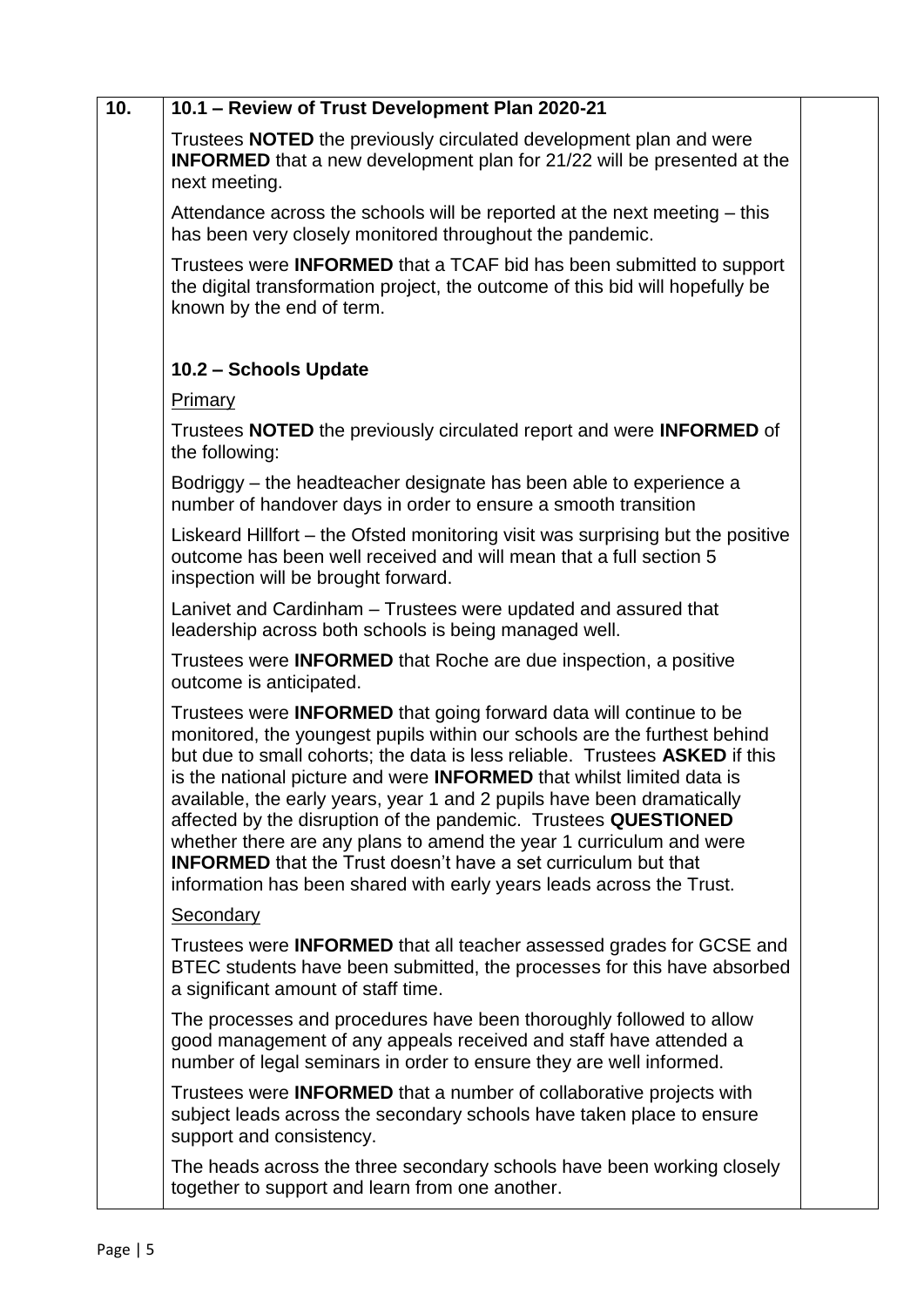|    | The School Improvement Partner has carried out end of year reviews at                                                                                                                                                                                                                                                                                                                                    |  |
|----|----------------------------------------------------------------------------------------------------------------------------------------------------------------------------------------------------------------------------------------------------------------------------------------------------------------------------------------------------------------------------------------------------------|--|
|    | both Hayle and Cape, a review for St Ives is scheduled for September.                                                                                                                                                                                                                                                                                                                                    |  |
|    | Trustees were <b>INFORMED</b> that all three secondary schools are due an<br>Ofsted inspection.                                                                                                                                                                                                                                                                                                          |  |
|    | The secondary combined local governing body has been set up to take<br>effect from September, Mark Arnold has been successfully elected as the<br>Chair.                                                                                                                                                                                                                                                 |  |
|    | Trustees <b>EXPRESSED</b> their thanks for both the primary and secondary<br>reports.                                                                                                                                                                                                                                                                                                                    |  |
| 11 | <b>Financial Reports</b>                                                                                                                                                                                                                                                                                                                                                                                 |  |
|    | 11.1<br><b>Management Accounts, Balance Sheet, Cashflow and</b><br>Performance Indicators as at 31st May 2021                                                                                                                                                                                                                                                                                            |  |
|    | Trustees were <b>INFORMED</b> that there is minimal change from the last<br>reports received.                                                                                                                                                                                                                                                                                                            |  |
|    | Trustees <b>NOTED</b> the special permission to carry forward sports premium<br>funding into the next financial year.                                                                                                                                                                                                                                                                                    |  |
|    | Trustees <b>NOTED</b> the position for the period ending 31 <sup>st</sup> May 2021.                                                                                                                                                                                                                                                                                                                      |  |
|    | 11.2 School Budgets 2021/22, 2022/23 & 2023/24                                                                                                                                                                                                                                                                                                                                                           |  |
|    | Trustees RECEIVED the previously circulated reports and were<br><b>INFORMED</b> that currently it is assumed there will be no pay award, there<br>will be an impact if one is awarded - Trustees QUESTIONED whether<br>further schools would be pushed into a deficit budget position if an award<br>were to be given and were INFORMED that this could be an issue but it will<br>be closely monitored. |  |
|    | Trustees were <b>INFORMED</b> that a significant increase in the NOR at<br>Sennen School has taken place, this is really positive for the school but<br>due to the increase an ESFA funding audit has been triggered which has<br>produced a lot of work for the school.                                                                                                                                 |  |
|    | <b>Following DISCUSSION Trustees:</b>                                                                                                                                                                                                                                                                                                                                                                    |  |
|    | <b>APPROVED</b> the TPAT budget for 2021/22, including those schools<br>proposing in year deficit budgets<br>APPROVED the MAT Central and MAT ICT budgets for 2021/22<br>NOTED the 2022/23 and 2023/24 forecast budgets<br>$\bullet$<br><b>APPROVED</b> that the Trust is a going concern given the current<br>budget projections<br>APPROVED the 3 month budget for Trewirgie Infant School             |  |
|    | Capital Monitoring Report to May 31 <sup>st</sup> 2021<br>11.3                                                                                                                                                                                                                                                                                                                                           |  |
|    | Trustees <b>DISCUSSED</b> the Trust financial position for Capital and<br><b>APPROVED</b> moving the two roofing schemes at Berycoombe and Pensans<br>to the 2021/22 SCA scheme funding                                                                                                                                                                                                                  |  |